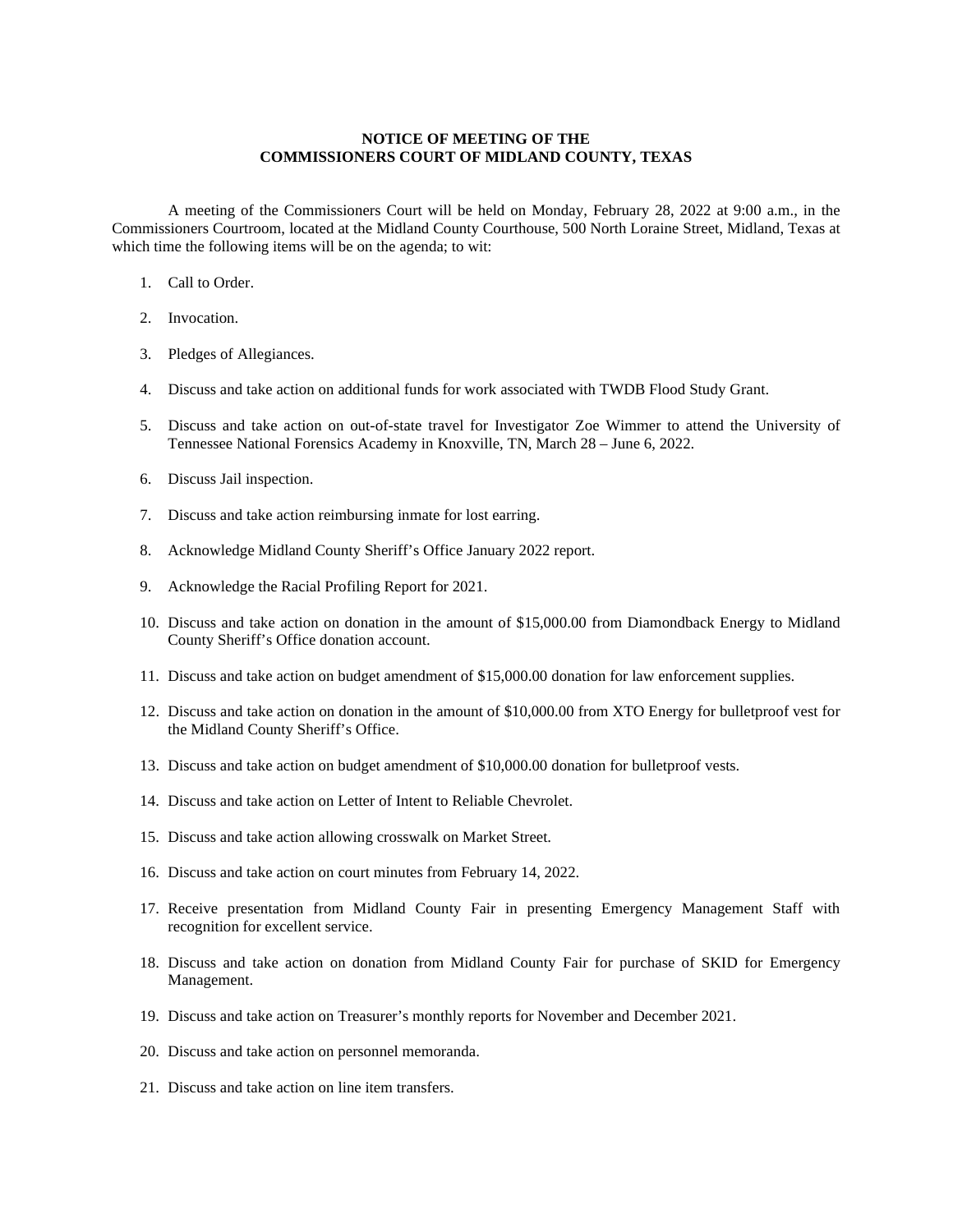- 22. Discuss and take action on bills and wire transfers.
- 23. Discuss and take action authorizing County Judge to sign contract with FMH Foundation for exhibit funding in the amount of \$80,000.00 for 2022 exhibits.
- 24. Discuss and take action on application of 2022 American Library Association Game On Grant for \$475.00.
- 25. Discuss and take action on Library donations.
- 26. Discuss and take action authorizing County Judge to sign Memorandum of Understanding between Casa de Amigos of Midland and Midland County Public Libraries.
- 27. Discuss and take action on reappointment of Elections Administrator.
- 28. Discuss and take action on bond renewal for Elections Administrator.
- 29. Discuss and acknowledge damage and fleet accident report.
- 30. Discuss and take action allowing Risk Management to pay and provide CPR/AED training to county public safety volunteers and reservists.
- 31. Discuss and take action authorizing County Judge to sign 2022 Emergency Management Performance Grant (EMPG) Application.
- 32. Discuss and take action authorizing County Judge to sign Ricoh Lease Agreements.
- 33. Discuss and take action going out for bid to purchase rock for Road & Bridge.
- 34. Discuss and take action authorizing County Judge to sign Interlocal Agreement with City of Grand Prairie.
- 35. Discuss and take action authorizing County Judge to sign GrantWorks contract.
- 36. Discuss and take action on additional funds for tire machine repair.
- 37. Discuss and take action on contract change order to Danny's Paving for project's payment and performance bond for CR 1250.
- 38. Discuss and take action on contract change order to Reece Albert for project's payment, performance bond, and additional work at SH 158.
- 39. Discuss and take action on change order to SH 158 LOSA contract for additional excavation and embankment.
- 40. Discuss and take action on change order to 1232 Phase III contract for foam board at existing pipeline.
- 41. Discuss and take action on contract change order to Reece Albert for project's payment and performance bond for CR 1232 Phase III.
- 42. Discuss and take action authorizing County Judge to sign agreement with ETP Crude, LLC for pipeline crossings and reimbursement.
- 43. Acknowledge letter from Park Water Company.
- 44. Discuss and take action authorizing County Judge to sign contract with TXDoT for use of radio tower in Midland.